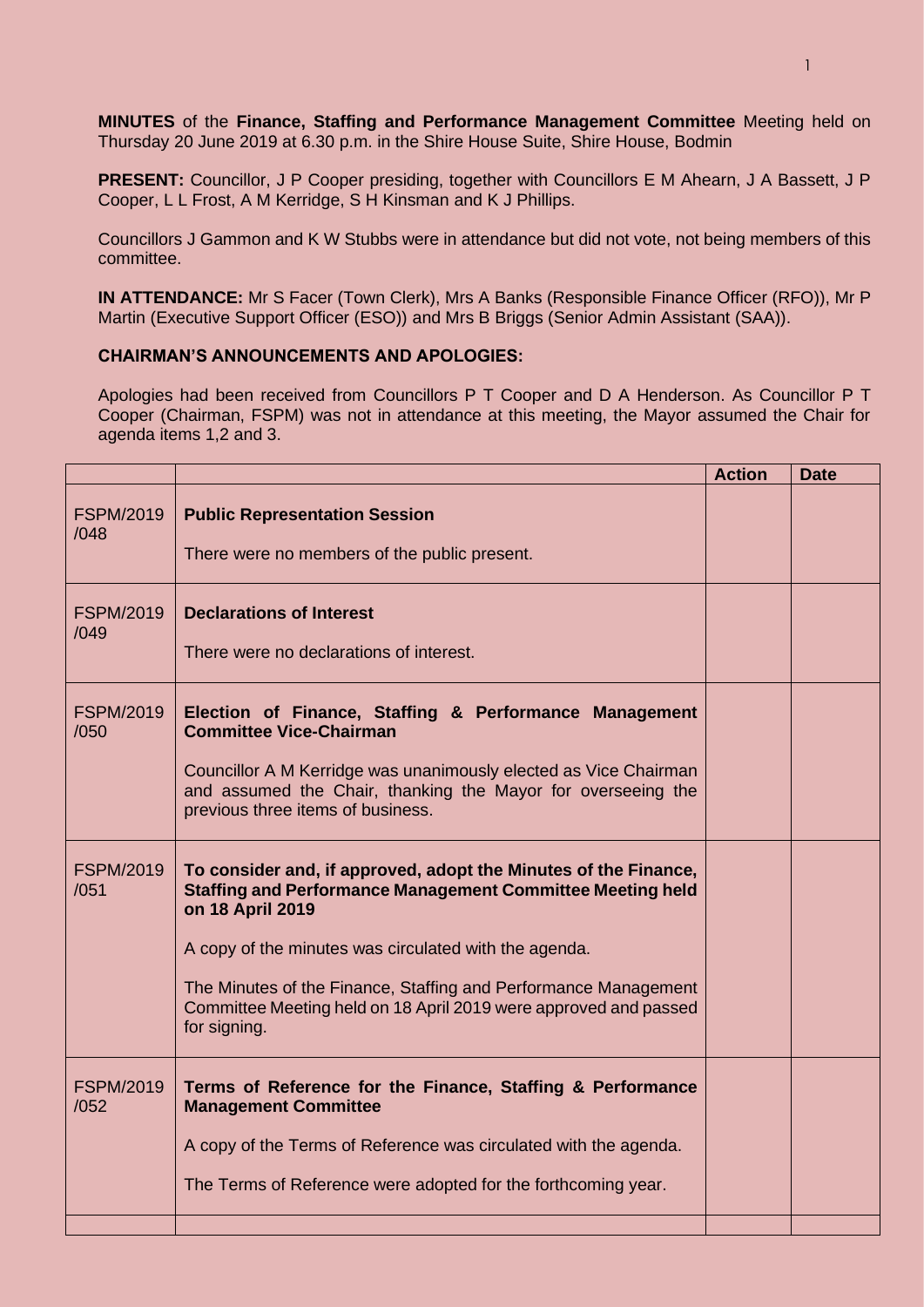| <b>FSPM/2019</b><br>/053 | West Cornwall CCTV Management Group - to appoint a<br>representative                                                                                                                                                                                                                                                 |           |          |
|--------------------------|----------------------------------------------------------------------------------------------------------------------------------------------------------------------------------------------------------------------------------------------------------------------------------------------------------------------|-----------|----------|
|                          | It was <b>AGREED</b> that Councillor J A Bassett be appointed as the<br>Council's representative to the West Cornwall CCTV Management<br>Group. The Town Clerk advised that he would inform the West<br>Cornwall CCTV Management Group of this new appointment.                                                      | <b>TC</b> | 21.06.19 |
| <b>FSPM/2019</b><br>/054 | To consider and agree the Annual Governance Statement<br>2018/19 (page 4 on AGAR 2018/19 part 3)                                                                                                                                                                                                                     |           |          |
|                          | A copy of AGAR 2018/19 part 3 was circulated with the agenda.                                                                                                                                                                                                                                                        |           |          |
|                          | The Town Clerk noted an administrative error in that the years listed<br>on the agenda had been incorrectly stated as 2017/18 rather than<br>2018/19. He noted that the agenda would be annotated, and the<br>corrections signed by the Chairman.                                                                    |           |          |
|                          | The RFO noted page 3 of this document was the internal audit report.<br>She reported that this had been signed off by the internal auditor,<br>who was satisfied that the Council had adequate controls in place<br>which was as good as it gets in terms of internal audit approval.                                |           |          |
|                          | The RFO noted that page 4 was the Annual Governance Statement<br>which she would go through page by page for Members to consider<br>and, if appropriate, agree.                                                                                                                                                      |           |          |
|                          | The RFO then went through each point individually to offer Members<br>the option to request any clarification. She noted that point nine was<br>not applicable.                                                                                                                                                      |           |          |
|                          | The RFO informed Members that they were required to agree each<br>of the first eight points on page 4 individually, and then the statement<br>as a whole, during the Special Council Meeting immediately following<br>this meeting.                                                                                  |           |          |
| <b>FSPM/2019/</b><br>055 | To receive the Draft Accounting Statements for the Year Ending<br>31 March 2019 (page 5 on AGAR 2018/19 part 3) including:                                                                                                                                                                                           |           |          |
|                          | The RFO noted that there was only one variation on page 5 requiring<br>explanation as the variation was over 15% (page 8 of the Statement<br>refers). She reported that the reason for this variance was the<br>2017/18 sale of the Public Rooms and Mount Folly Toilets, as<br>detailed on page 8 of the Statement. |           |          |
|                          | (a) General Reserves                                                                                                                                                                                                                                                                                                 |           |          |
|                          | The RFO informed Members that this sum was detailed on line<br>number seven on page 5 of the Statement.                                                                                                                                                                                                              |           |          |
|                          | (b) Earmarked Reserves                                                                                                                                                                                                                                                                                               |           |          |
|                          | The RFO noted that there was a list detailing the Earmarked<br>Reserves on page 7 of the Statement. She noted that these are for                                                                                                                                                                                     |           |          |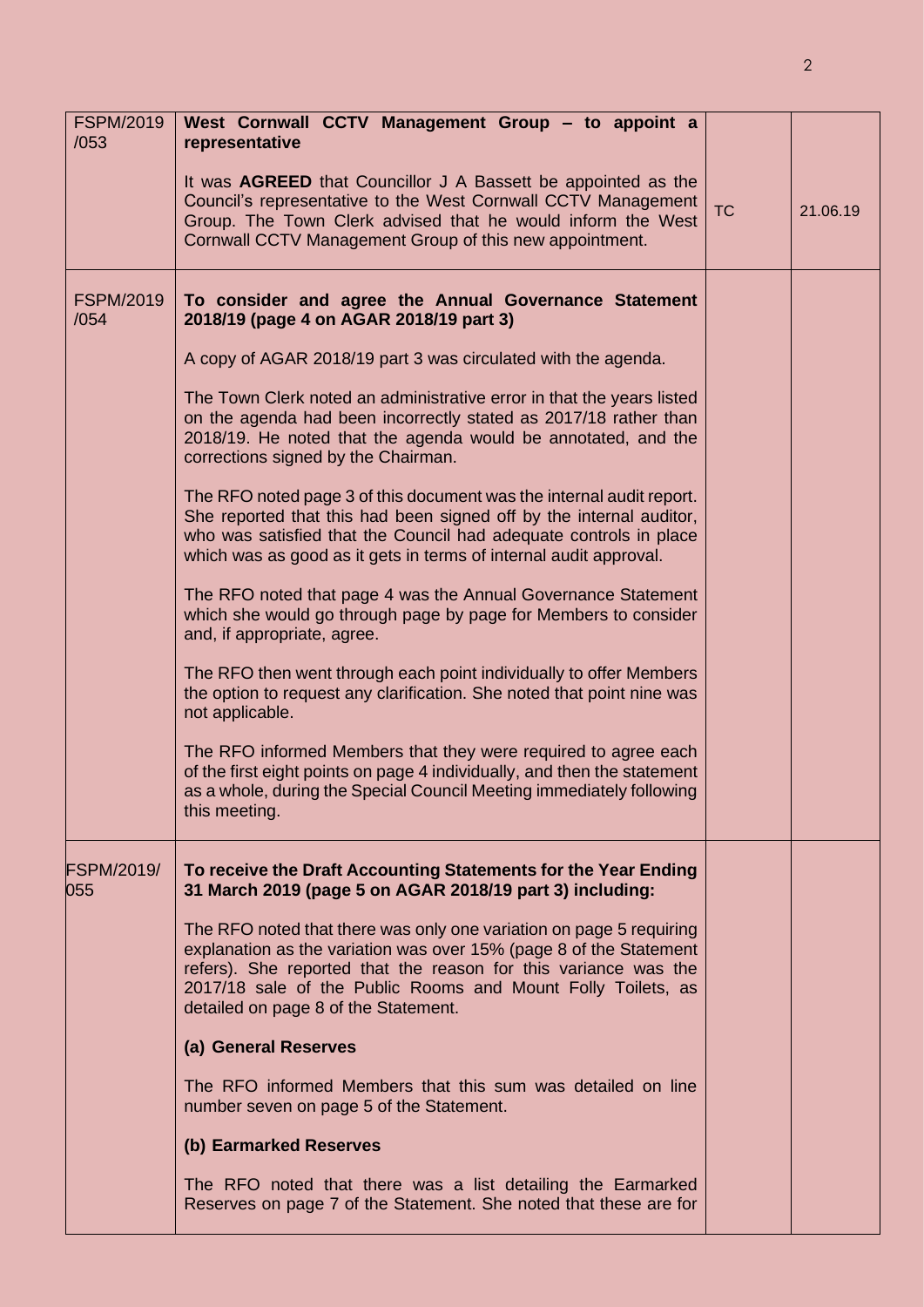|  | projects which are continuing, or which the Council wishes to<br>progress in future.                                                                                                                                                                                                                                                                                                                                                                                                                                                                                                                                                                                                                               |            |  |
|--|--------------------------------------------------------------------------------------------------------------------------------------------------------------------------------------------------------------------------------------------------------------------------------------------------------------------------------------------------------------------------------------------------------------------------------------------------------------------------------------------------------------------------------------------------------------------------------------------------------------------------------------------------------------------------------------------------------------------|------------|--|
|  | The Chairman reminded Members that they had been through this<br>list as part of the budget setting process at the FS&PM Committee<br>meeting on 3 January 2019.                                                                                                                                                                                                                                                                                                                                                                                                                                                                                                                                                   |            |  |
|  | The RFO commented that this list had been matched against the<br>Council's strategic aims and key objectives and that money had been<br>allocated to some of these within earmarked reserves. She reported<br>that she had recently transferred £190,000.00 into the Council's<br>general reserves and recommended that it would be prudent to<br>earmark these funds in order to help fund their objectives.                                                                                                                                                                                                                                                                                                      |            |  |
|  | Following discussion, it was AGREED to RECOMMEND allocation<br>of the £190,000 reserves as follows:                                                                                                                                                                                                                                                                                                                                                                                                                                                                                                                                                                                                                | <b>RFO</b> |  |
|  | Machinery Shed - £30,000.00<br>٠<br>Refurbishment/Rebuild of Fair Park and Priory Park Toilets -<br>$\blacksquare$<br>£50,000.00<br>Staffing review $-$ £10,000.00<br>$\blacksquare$<br>Shire House and Suite - £30,000.00<br>$\blacksquare$<br>New Cemetery Site - £30,000.00<br>$\blacksquare$<br>Refurbishment of Cells - £20,000.00<br>٠<br>Tour of Britain Finish Event - £10,000.00<br>٠<br>Beacon Monument Maintenance - £10,000.00<br>٠                                                                                                                                                                                                                                                                    |            |  |
|  | The RFO noted that the earmarked reserves would be amended and<br>that the revised version would be submitted to the Auditor.                                                                                                                                                                                                                                                                                                                                                                                                                                                                                                                                                                                      |            |  |
|  | (c) Bank reconciliation                                                                                                                                                                                                                                                                                                                                                                                                                                                                                                                                                                                                                                                                                            |            |  |
|  | The RFO noted that the total included in line number 8 on page 5<br>matches the Bank Reconciliation detailed on page 9 of the<br>Statement.                                                                                                                                                                                                                                                                                                                                                                                                                                                                                                                                                                        |            |  |
|  | The RFO noted that line 10 on page 5 reflected the Shire House loan.                                                                                                                                                                                                                                                                                                                                                                                                                                                                                                                                                                                                                                               |            |  |
|  | Members enquired as to the level of BTC reserves in comparison to<br>the recommended minimum. The RFO responded that there is often<br>difference between acceptable limits depending on the view of the<br>auditor appointed by the Council but as a general rule as to what the<br>recommended minimum should be, it is generally accepted as being<br>between 3 months up to 12 months of revenue expenditure.                                                                                                                                                                                                                                                                                                  |            |  |
|  | The RFO explained that BTC's level of general reserves are not<br>exceptionally high, but that the Council has a high level of earmarked<br>reserves due to the number of projects the Council wishes to achieve<br>under its ambitious set of objectives. The Town Clerk advised that<br>some of these projects are coming to the point of being started and<br>would be delivered in the coming months, most notably the skate<br>park and public toilet redecoration and that the land for a new<br>cemetery was progressing well. It was worth bearing in mind that<br>from a local ratepayers perspective, some projects needed several<br>years' worth of budget preparation before delivery could commence. |            |  |
|  |                                                                                                                                                                                                                                                                                                                                                                                                                                                                                                                                                                                                                                                                                                                    |            |  |

3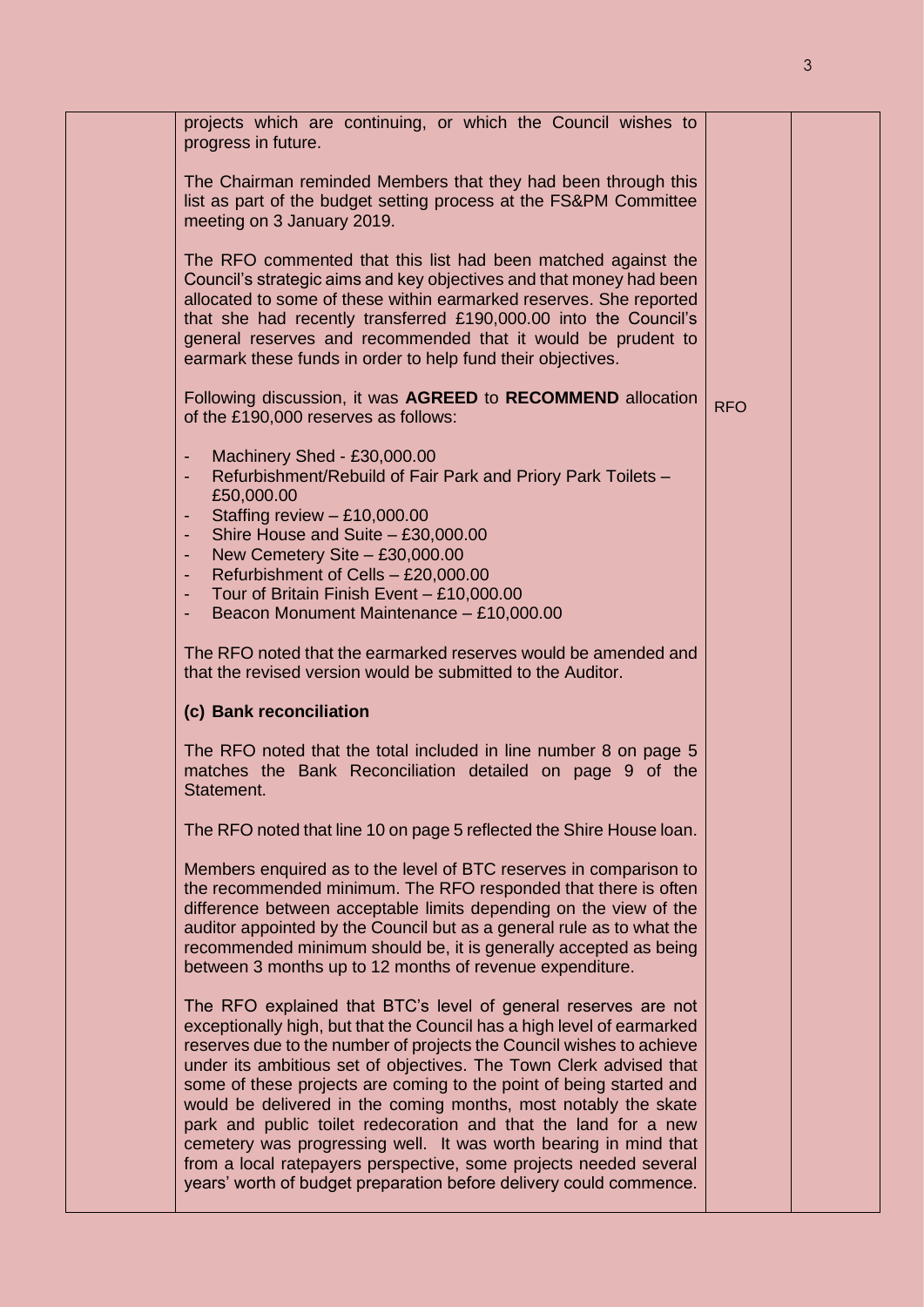|                          | The Chairman commented that the level of reserves would naturally<br>vary over the four-year life of the current Council. She noted that the<br>preceding two years had involved a lot of planning and decision<br>making and that, in the next two years, the Council was looking to<br>deliver on a number of projects and therefore a proportion of the<br>money in reserves would be spent.<br>The RFO noted that the current levels of reserves would also protect<br>the Council against future government cuts.                                                                 |            |  |
|--------------------------|----------------------------------------------------------------------------------------------------------------------------------------------------------------------------------------------------------------------------------------------------------------------------------------------------------------------------------------------------------------------------------------------------------------------------------------------------------------------------------------------------------------------------------------------------------------------------------------|------------|--|
| <b>FSPM/2019</b><br>/056 | Summary of Investments in the Financial Year 2018/19 made<br>by Bodmin Town Council<br>A copy statement was circulated with the agenda.<br>The RFO noted that the investment income earned was put back<br>into general reserves.                                                                                                                                                                                                                                                                                                                                                      |            |  |
| <b>FSPM/2019/</b><br>057 | Update on BTC Key Objectives, to include: To undertake a<br>staffing review to ensure sufficient capacity and capability to<br>deliver agreed objectives - to note that this item will be<br>considered at the Special Council meeting immediately<br>following this meeting<br>This item was noted.                                                                                                                                                                                                                                                                                   |            |  |
| <b>FSPM/2019</b><br>/058 | Museum – audio visual project – to consider and, if appropriate,<br>approve, expenditure<br>The RFO reported that the museum had attracted funding towards<br>the cost of a new interactive kiosk and they are requesting<br>permission to withdraw funds from their reserves for the remaining<br>value. The RFO clarified that the total project cost was £4,805.00 and<br>that a grant had been received of £1,000.00.<br>It was <b>AGREED</b> to <b>RECOMMEND</b> that the museum be given<br>permission to withdraw £3,805.00 from their reserves to fund these<br>project costs. | <b>RFO</b> |  |
| <b>FSPM/2019</b><br>/059 | <b>Internal Audit Report</b><br>A copy of the report was circulated with the agenda.<br>The RFO referred to page two of the report, which stated that:<br>"The review undertaken obtained a level of assurance which has<br>allowed us to complete the Internal Audit Report element of the<br>Annual Governance & Accountability Return with no qualifications,<br>this in all significant respects, the control objectives were being<br>achieve throughout the financial year to a standard adequate to meet<br>the needs of the Council."                                          |            |  |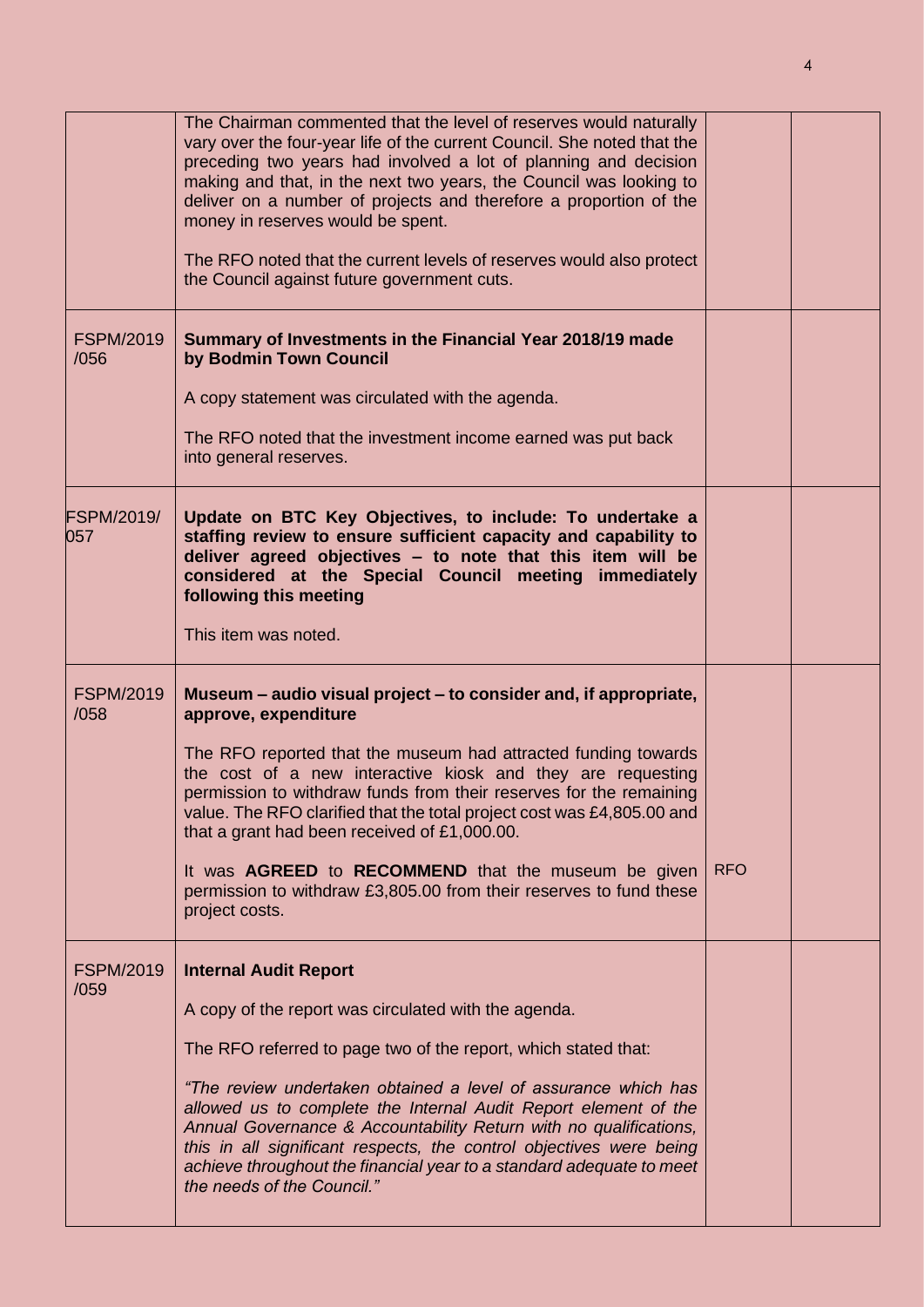|                          | The RFO noted that the only outstanding item to follow up on was a<br>review of the Financial Regulations.<br>Members queried whether the information relating to the audit was<br>displayed on the Council's website. The RFO confirmed that it was,<br>and that the schedule of accounts was uploaded each month<br>following the meeting at which it was presented to Members.<br>Members then wondered whether it would be possible to find out how<br>many views these documents were getting on the website and how<br>long people were spending viewing them. The Town Clerk confirmed<br>that the SAA would be able to investigate producing this information<br>and would circulate to Members.<br>It was AGREED to RECOMMEND that this document be referred to<br>the Special Council meeting immediately following this meeting for<br>adoption.                                                                                                                                                                                                                                                                                                                                                               | <b>SAA</b> | <b>None</b><br>agreed |
|--------------------------|---------------------------------------------------------------------------------------------------------------------------------------------------------------------------------------------------------------------------------------------------------------------------------------------------------------------------------------------------------------------------------------------------------------------------------------------------------------------------------------------------------------------------------------------------------------------------------------------------------------------------------------------------------------------------------------------------------------------------------------------------------------------------------------------------------------------------------------------------------------------------------------------------------------------------------------------------------------------------------------------------------------------------------------------------------------------------------------------------------------------------------------------------------------------------------------------------------------------------|------------|-----------------------|
| <b>FSPM/2019</b><br>/060 | <b>Risk management update</b>                                                                                                                                                                                                                                                                                                                                                                                                                                                                                                                                                                                                                                                                                                                                                                                                                                                                                                                                                                                                                                                                                                                                                                                             |            |                       |
|                          | A copy of the report was circulated with the agenda.<br>This document was noted.                                                                                                                                                                                                                                                                                                                                                                                                                                                                                                                                                                                                                                                                                                                                                                                                                                                                                                                                                                                                                                                                                                                                          |            |                       |
| <b>FSPM/2019</b><br>/061 | HSBC Premier Discretionary Management Service Portfolio<br>Statement - 1 January to 31 March 2019<br>A copy of the report was circulated with the agenda.<br>This report had been circulated for information and was noted.                                                                                                                                                                                                                                                                                                                                                                                                                                                                                                                                                                                                                                                                                                                                                                                                                                                                                                                                                                                               |            |                       |
| <b>FSPM/2019</b><br>/062 | To consider and, if appropriate, pass for payment the Schedule<br>of Accounts for June 2019<br>Payment ref 4300001524 - Replacement radar locks - The Town<br>Clerk noted that this replacement had been necessary due to<br>vandalism. He also noted that someone with a radar key had been<br>accessing the disabled toilet facility in Fair Park specifically to<br>vandalise the toilet, causing repeated damage to the facility.<br>Payment ref 4300001538 - Payment to Helston Town Council for<br>ROSPA training – It was queried as to why this cost had been paid<br>to Helston Town Council. The Town Clerk clarified that they had<br>arranged the training and had offered BTC a spare space, for which<br>reimbursement of the training fee was made.<br>Payment ref 4300001543 - The use of Kestrel Guards for daytime<br>events was queried. The RFO clarified that these payments were<br>outside the core hours of the current Caretaker and were covered by<br>the funds in the budget for the second Caretaker role which had not<br>been fulfilled. The Chairman noted that BTC would be paying the<br>salary of a second caretaker should they not be paying these fees to<br><b>Kestrel Guards.</b> |            |                       |